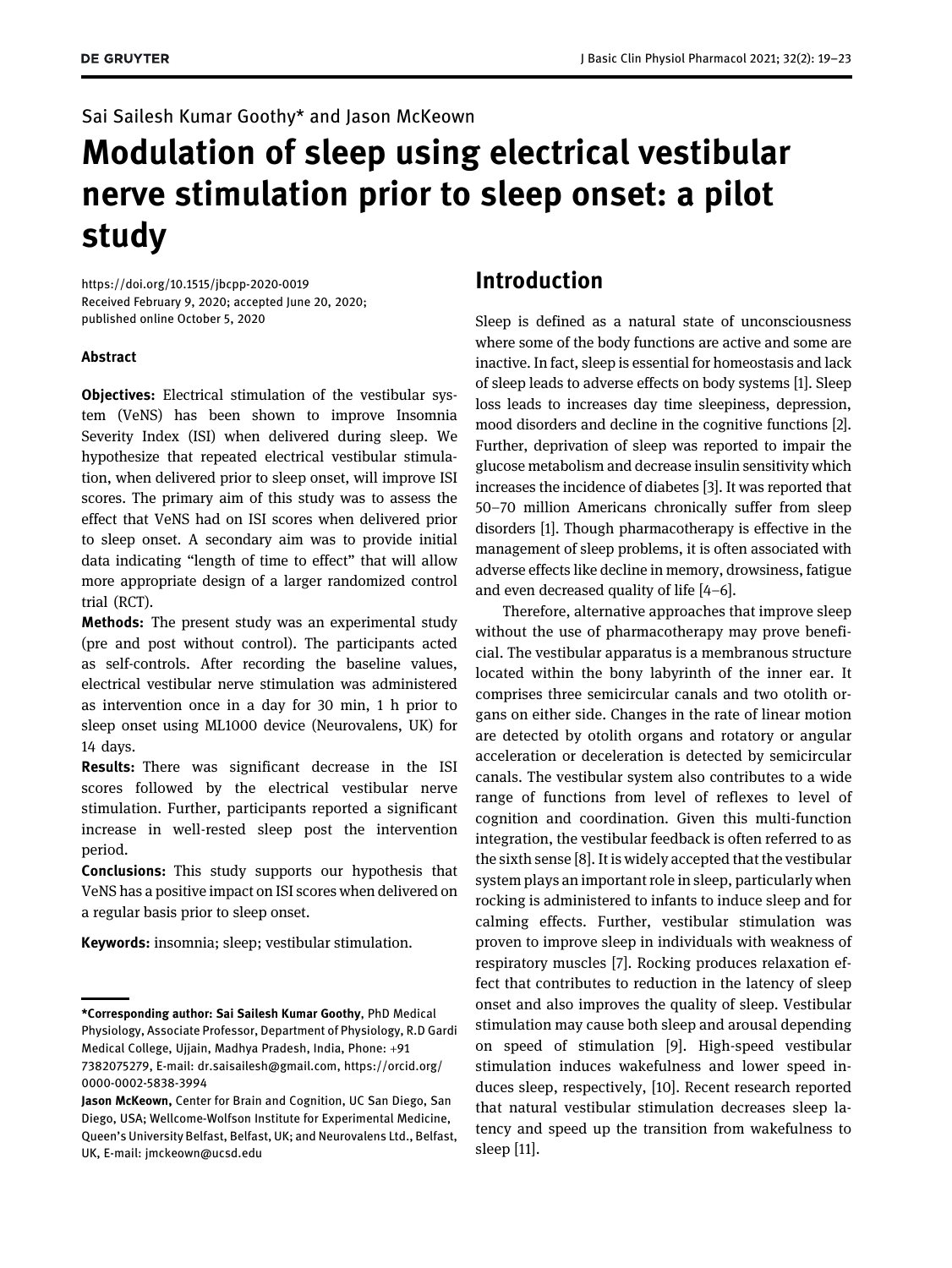Recent experiments have identified prominent vestibular pathways that project into multiple sleep and circadian-regulating nuclei of the brainstem and hypothalamus. Electrical stimulation of the vestibular system (VeNS) has been shown to improve Insomnia Severity Index (ISI) when delivered during sleep [\[12](#page-4-9)]. We hypothesize that repeated electrical vestibular stimulation, when delivered prior to sleep onset, will improve ISI scores. The primary aim of this study was to assess the effect that VeNS had on ISI scores when delivered prior to sleep onset. A secondary aim was to provide initial data indicating "length of time to effect" that will allow more appropriate design of a Randomized Control Trial (RCT).

# Materials and methods

Study participants: 20 adults were part of the study after obtaining the written informed consent. The following criteria were used in recruiting the participants.

#### Inclusion criteria

- (1) Adults
- (2) Both genders
- (3) Self-reported chronically disrupted sleep
- (4) Score of eight or greater in the insomnia severity index questionnaire
- (5) Willingness to participate in the study.

#### Exclusion criteria

- (1) Use sleep medication
- (2) Ear problems
- (3) Under any kind of treatment
- (4) Practicing sleep improving techniques
- (5) Any other significant health-related problems.

#### Study design

The present study was an experimental study (before and after without control). The participants acted as self-controls. After recording the baseline values, electrical vestibular nerve stimulation was administered as intervention once in a day for 30 min, 1 h prior to sleep onset using ML1000 device (Neurovalens, UK) for 14 days.

#### Study setting

The study was conducted at Neurovalens lab, UK.

#### Electrical vestibular nerve stimulation

Bilateral application of electrical vestibular nerve stimulation (VeNS) using battery-powered vestibular nerve stimulator (ML1000, Neurovalens, UK) was practiced [[13](#page-4-10)]. Insomnia Severity Index (ISI) score: ISI is a standardized, self-reported questionnaire to assess the nature, severity and impact of insomnia [\[14\]](#page-4-11) [\(see Figure 1\)](#page-1-0).

#### Self-rated assessment of "next day restfulness"

Participants were asked to score how "well rested" they felt on a scale of 0 (not at all rested) to 4 (very well rested).

#### Statistical analysis

Data were analyzed using SPSS 20.0. Probability value less than 0.05 was considered as significant.

#### Ethical consideration

Appropriate ethical consideration was taken following assessment based on guidance by the Central Office for Research Ethics Committees (COREC) and amended by the National Research Ethics Service (NRES) of the Health Research Association (UK). Confidentiality of data was maintained as per the regulations.

### Results

[Figure 4](#page-3-0) displays the mean subjective score of "how well rested" the participants felt on a daily basis. Baseline was recorded for 14 days, with daily VeNS delivery for a further 14 days. Self-reported feeling of next day "restfulness" (range 0–4) was calculated at 1.6 (SD 0.63) for baseline, with and increase to 2.01 (SD 0.79) by during Week 1 and

<span id="page-1-0"></span>

Figure 1: Battery-powered vestibular nerve stimulator (ML1000, Neurovalens, UK).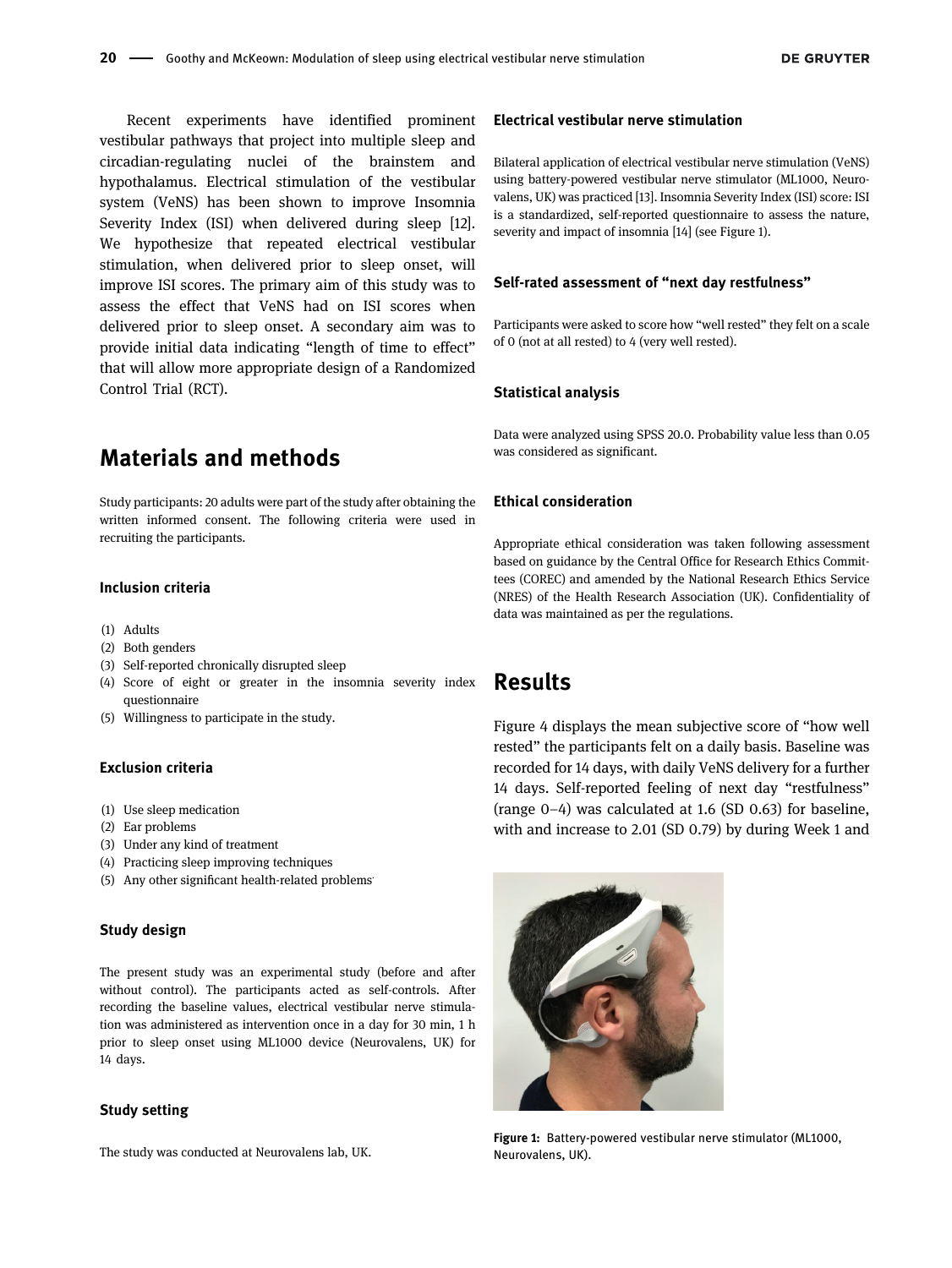2.67 (SD 0.56) during Week 2. No significant adverse events were reported.

#### ISI scores for all 20 participants

[Figure 2](#page-2-0) shows the mean ISI scores for all 20 participants taken at Day 0 and again at Day 14.95% confidence intervals are displayed. Mean baseline ISI was calculated as 15.7 (SD 4.7) (moderate insomnia). Repeat ISI score, after 14 days of VeNS sessions, was calculated at 8.15 (SD 3.6) (subclinical insomnia). This result was statistically significant ( $p<0.00001$ ).

### ISI distribution against insomnia subcategories

[Figure 3](#page-2-1) displays the ISI distribution against insomnia subcategories as recorded at Day 0 and again at Day 14.

### Mean subjective score of "how well rested" the participants felt on a daily basis

[Figure 3](#page-2-1) displays the mean subjective score of "how well rested" the participants felt on a daily basis. Baseline was recorded for 14 days, with daily VeNS delivery for a further 14 days. Self-reported feeling of next day "restfulness" (range 0–4) was calculated at 1.6 (SD 0.63) for baseline, with and increase to 2.01 (SD 0.79) by during Week 1 and 2.67 (SD 0.56) during Week 2. No significant adverse events were reported.



<span id="page-2-0"></span>Figure 2: ISI scores for all 20 participants. This graph shows the mean ISI scores for all 20 participants taken at Day 0 and again at Day 14.95% confidence intervals are displayed.



<span id="page-2-1"></span>Figure 3: ISI distribution against insomnia subcategories. This chart displays the ISI distribution against insomnia subcategories as recorded at Day 0 and again at Day 14.

# **Discussion**

Decreased sleep duration is a growing public health issue throughout the world [[15\]](#page-4-12). Sleep deprivation has deleterious effects on physical and psychological health of and also decreases the attention and concentration [[16\]](#page-4-13). Sleep deprivation also increases risk of daytime sleepiness and noncommunicable diseases like metabolic syndrome and psychiatric illness like depression [\[17](#page-4-14)].

Though the pharmacotherapy is effective in improving the sleep quality, but is associated with significant side effects [\[18](#page-4-15)]. This gap in the literature demands development of alternative therapies which are effective and have no side effects.

The primary aim of this study was to assess the effect that VeNS had on ISI scores when delivered prior to sleep onset. A secondary aim was to provide initial data indicating "length of time to effect" that will allow more appropriate design of an RCT. There was significant decrease in the ISI scores followed by the electrical vestibular nerve stimulation. Further, participant's selfreported feeling of being "well rested" showed a significant improvement following the intervention. Vestibular stimulation through rocking is well-known method to induce sleep in infants and also in adults in both healthy and disease conditions [[19\]](#page-4-16). Vestibular stimulation offers relaxation which decreases the sleep latency. Also, as vestibular stimulation has been shown to be well tolerated, it may be incorporated in everyday life style [\[20\]](#page-4-17). It was reported that rapid eye movement bursts was observed in the electroencephalogram recordings followed by the rotational vestibular stimulation in normal adults [[21\]](#page-4-18). Synchronization of brain wave activity was reported followed by the vestibular stimulation through rocking [\[22\]](#page-4-19).

A recent animal study demonstrated that linear vestibular stimulation was effective in promoting sleep in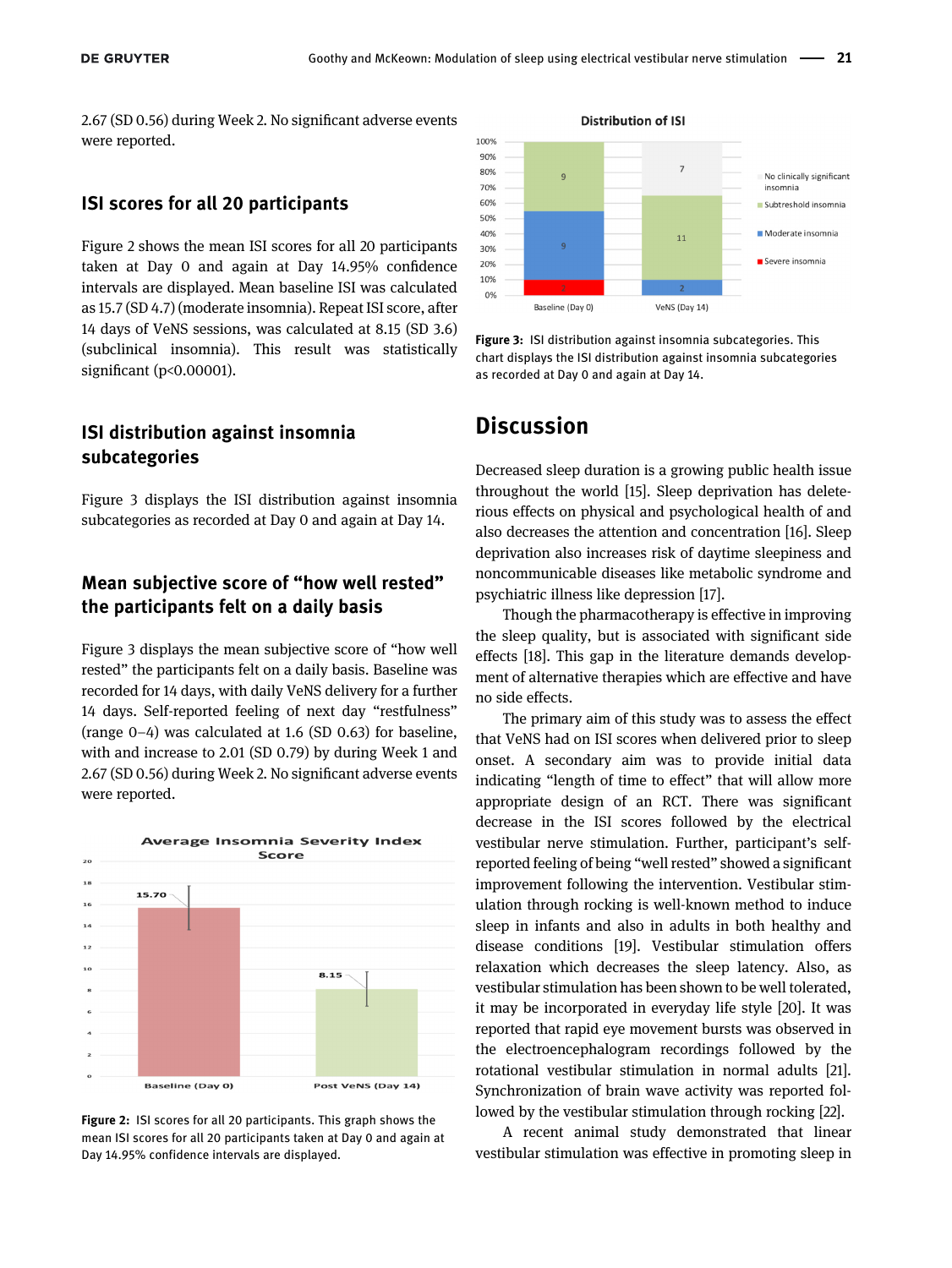

<span id="page-3-0"></span>Figure 4: The mean subjective score of "how well rested" the participants felt on a daily basis. Baseline was recorded for 14 days, with daily VeNS delivery for a further 14 days.

mice [\[30](#page-4-20)]. The possible explanation for sleep promoting effect of vestibular stimulation may be due to modulation of sensory processing [[23\]](#page-4-21). The action on vestibular stimulation on sleep may be a multi-modal effect acting on different areas of the brain responsible for sleep. The vestibular system has profound projections to the intergeniculate leaflet which influence the suprachiasmatic nucleus which is important nuclei in the retinohypothalamic tract [[24, 25](#page-4-22)]. Increase in the secretion of serotonin from dorsal raphe nucleus was observed followed by the vestibular stimulation. The sleep promoting effects of serotonin are well documented [[26\]](#page-4-23). The neurons of nucleus of tractus solitaries (NTS) showed burst of potentials followed by the vestibular stimulation [[27](#page-4-24)]. Stimulating vestibular system activates hippocampus which influences REM sleep [\[28, 29, 31](#page-4-25)]. Gentle rocking movements were reported to ease the transition from wakefulness to sleep [[30\]](#page-4-20).The study results supports earlier studies as there was a significant sleep promoting effect observed followed by the electrical vestibular nerve stimulation.

In contrast, another study reported that no significant effect was observed on sleep quality followed by vestibular stimulation using rocking bed [[29\]](#page-4-26). The possible reason may be activation of multiple receptors along with the vestibular system. Hence, it may be understood that the method of stimulation should be very specific that is it should stimulate specifically the vestibular system. Further, it is well noted in the earlier studies that optimal vestibular stimulation is essential to elicit a positive response. In the present study, the mode of stimulation used is electric vestibular nerve stimulation which specifically stimulates the vestibular nerve. Further, the intensity of the stimulation also is adjustable to offer the optimal stimulation.

# Conclusions

This present study supports our hypothesis that VeNS has a positive impact on ISI scores when delivered on a regular basis prior to sleep onset. Therefore, we propose that the mechanism of action is more complex than that of a nonspecific rocking motion and may be secondary to the direct influence that the vestibular system has on the circadian pacemaker and other sleep-regulating nuclei in the brainstem. Although a subjective measurement, it was interesting to note that the feeling of "next day restfulness" appeared to improve significantly within the 2-week VeNS period. As a next step, detailed studies to better understand the underlying mechanism of action whereby VeNS improves ISI scores will be carried out. Further to this, a large, double-blind RCT will be used to assess the clinical efficacy of VeNS stimulation in the setting of clinical Insomnia (ISI 15 and above).

#### Research funding: None declared.

Author contributions: All authors have accepted responsibility for the entire content of this manuscript and approved its submission.

Competing interests: The VeNS devices (ML1000) were provided to this study by Neurovalens Limited, Belfast, UK. Dr Jason McKeown is a co-founder & CEO of Neurovalens Limited. These data were originally presented via poster presentation at the British Sleep Society Annual Conference. Birmingham, 2019.

Informed consent: Informed consent was obtained from all individuals included in this study.

Ethical approval: Appropriate ethical consideration was taken following assessment based on guidance by the Central Office for Research Ethics Committees (COREC) and amended by the National Research Ethics Service (NRES) of